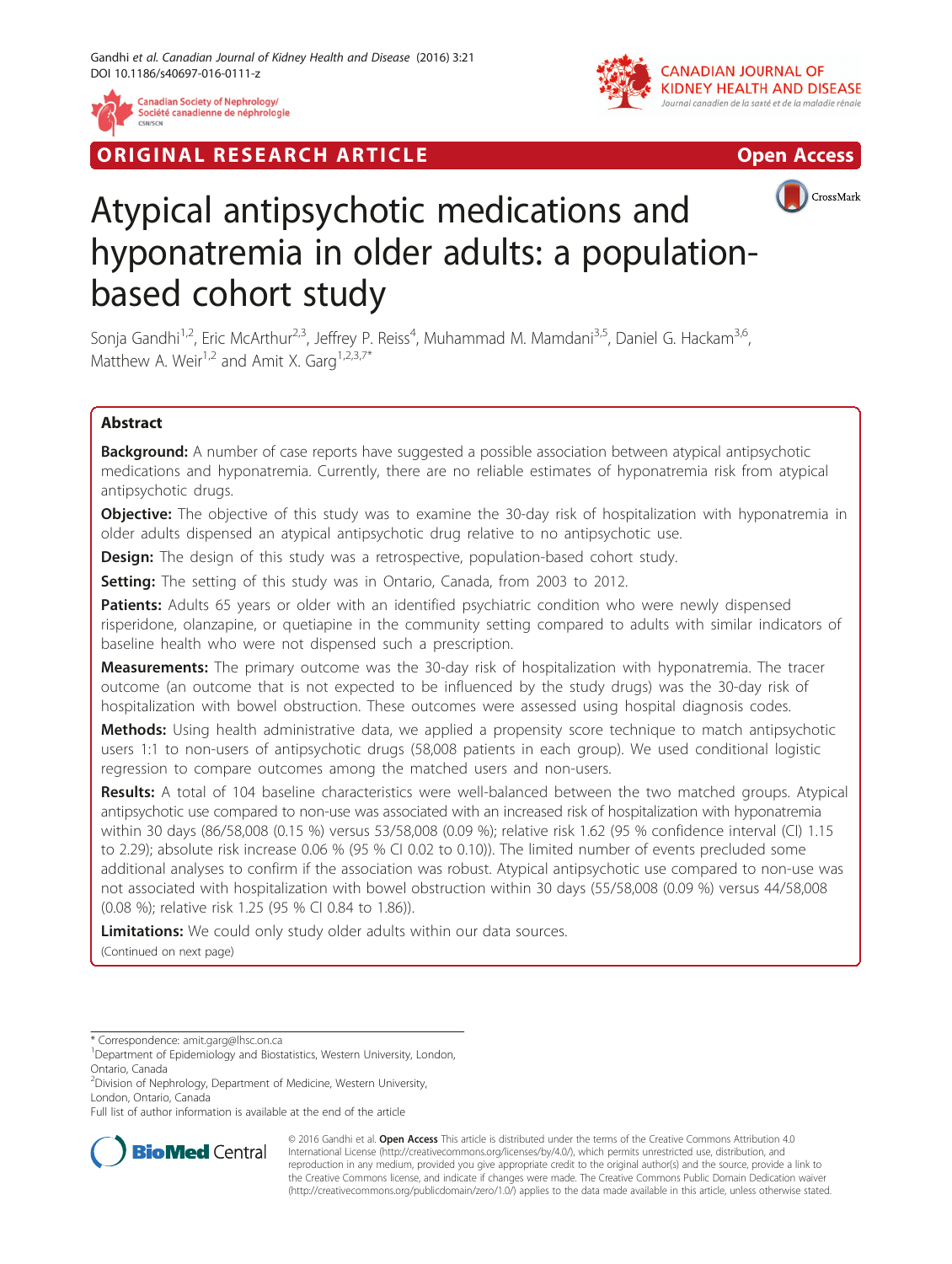#### (Continued from previous page)

**Conclusions:** In this study, the use of an atypical antipsychotic was associated with a modest but statistically significant increase in the 30-day risk of a hospitalization with hyponatremia. The association was less pronounced than that described with other psychotropic drugs.

Keywords: Atypical antipsychotic, Psychotropic, Risperidone, Olanzapine, Quetiapine, Hyponatremia, Low serum sodium

# ABRÉGÉ

Mise en contexte: De nombreux exposés de cas font état d'une possible corrélation entre la prise de médicaments antipsychotiques atypiques et l'hyponatrémie. Or actuellement, il n'existe aucune évaluation fiable qui vienne corroborer cette association.

Objectifs de l'étude: L'étude visait à évaluer le risque, sur une période de 30 jours, d'hospitalisation pour cause d'hyponatrémie chez des patients adultes sous ordonnance d'un antipsychotique atypique, par rapport à un groupe de patients qui n'en consommaient pas.

Cadre et type d'étude: Il s'agit d'une étude de cohorte, représentative de la population et rétrospective, qui s'est tenue en Ontario, au Canada, de 2003 à 2012.

Participants: L'étude a porté sur un groupe d'adultes de plus de 65 ans avec un trouble psychiatrique établi et qui débutaient un traitement par risperidone, olanzapine ou quétiapine en milieu communautaire. Ils ont été comparés à un groupe d'individus ayant des indicateurs de santé initiaux équivalents, mais ne prenant pas d'antipsychotiques atypiques.

Mesures: Le critère de jugement principal était le risque d'hospitalisation pour cause d'hyponatrémie à l'intérieur d'une période de 30 jours. À titre de traceur (événement sur lequel le médicament administré ne devait avoir aucune influence), on a utilisé le risque d'hospitalisation pour occlusion intestinale. Ces résultats ont été évalués en utilisant les codes de diagnostic des hôpitaux.

Méthodologie: À l'aide des données administratives de la santé, la méthode statistique de l'appariement par scores de propension a été utilisée pour jumeler chaque patient sous médication antipsychotique avec un patient n'en consommant pas (58,008 patients dans chacun des groupes). On a eu recours à une régression logistique conditionnelle pour comparer les résultats observés au sein des couples de patients ainsi jumelés.

Résultats: On a identifié 104 caractéristiques initiales bien balancées entre les deux groupes de participants. La prise d'antipsychotiques atypiques a été associée à un risque accru d'hospitalisation pour cause d'hyponatrémie à l'intérieur d'une période de 30 jours, lorsque comparée à la non-consommation (86/58 008 [0,15 %] contre 53/58 008 [0,09 %] ; risque relatif de 1,62 [95 % intervalle de confiance [IC] entre 1,15 et 2,29] ; augmentation absolue du risque à 0,06 % [95 % IC entre 0,02 et 0,10]. Le nombre limité d'événements empêche quelques analyses complémentaires qui permettraient de confirmer la robustesse de l'association entre l'hospitalisation pour hyponatrémie et la médication. Par ailleurs, la prise d'antipsychotiques atypiques n'a pas été associée à une hospitalisation pour obstruction intestinale pour la même période de 30 jours lorsque comparée au groupe de patients n'en consommant pas [55/58 008 [0,09 %] contre 44/58 008 [0,08 %] ; risque relatif de 1,25 [95 % IC entre 0,84 et 1,86]].

Limites de l'étude: Les sources de données consultées n'ont permis que d'étudier les cas de patients adultes et âgés.

Conclusions: Dans la présente étude, la consommation d'un médicament antipsychotique atypique a été associée à une légère, quoique significative, augmentation du risque d'être hospitalisé pour cause d'hyponatrémie, à l'intérieur d'une période de 30 jours. Toutefois, l'association s'est avérée moins marquée que pour d'autres médicaments psychotropes.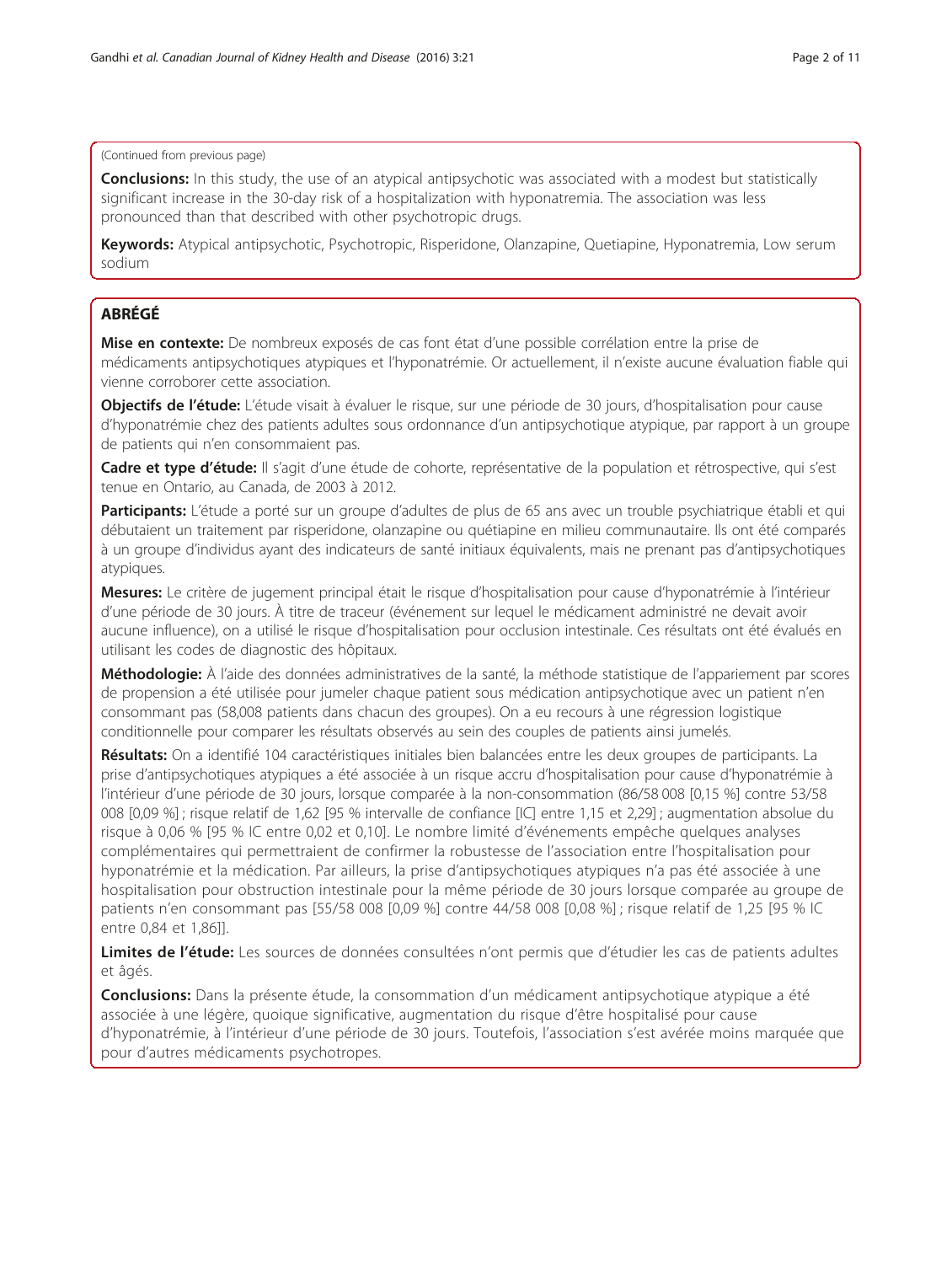## What was known before

Hyponatremia following atypical antipsychotic use was observed in a number of case reports, but the risk is unknown.

### What this adds

This is a large population-based study to assess the risk of hyponatremia from atypical antipsychotics. The use of an atypical antipsychotic was associated with a modest but statistically significant increase in the 30-day risk of a hospitalization with hyponatremia compared to nonuse.

### Introduction

Hyponatremia is one of the most frequently encountered electrolyte disorders in clinical practice and occurs in about 7 to 11 % of community-dwelling older adults [\[1](#page-9-0)]. Older adults are particularly susceptible to developing hyponatremia with age-related changes in homeostatic mechanisms and an increased number of comorbidities and concomitant medications known to cause hyponatremia [\[2](#page-9-0)]. As the sodium concentration falls below 135 mmol/L, there is a greater potential for clinical consequences such as confusion, seizures, respiratory arrest, fractures, or even death [[3](#page-9-0)–[6\]](#page-9-0).

Atypical antipsychotic medications are routinely prescribed for the treatment of psychiatric disorders such as schizophrenia as well as the behavioral and psychological symptoms of dementia. The use of atypical antipsychotics has been rising, with nearly 15 million prescriptions dispensed in Canada in 2012 [[7](#page-9-0), [8\]](#page-9-0). Frequently prescribed atypical antipsychotics include risperidone (risperdal®), olanzapine (zyprexa®), and quetiapine (seroquel®). A number of case reports have suggested a possible association between atypical antipsychotics and hyponatremia [\[9](#page-9-0)–[14](#page-9-0)]. Hyponatremia from older typical antipsychotics has also been observed, but their use has been declining in routine care, primarily due to their adverse side effect profile [[7, 15, 16\]](#page-9-0). Like other psychotropic medications, it is suspected that atypical antipsychotics can induce hyponatremia by either stimulating antidiuretic hormone release from the brain or enhancing antidiuretic hormone activity in the kidneys [[13\]](#page-9-0).

Currently, there are no reliable estimates of incidence or risk of hyponatremia from atypical antipsychotic drugs (risperidone, olanzapine, and quetiapine) in older adults. To date, only one case-control study has examined the association between atypical antipsychotic drug use and hyponatremia [\[17](#page-9-0)]. This study looked at a series of voluntary reports of adverse drug reactions made to the World Health Organization and found that the use of olanzapine and risperidone (as well as other atypical antipsychotics) was associated with more reporting of hyponatremia compared to other adverse drug reactions. However, data from spontaneous reporting systems is subject to biases [[18](#page-9-0)]. This may be one reason why the risk of hyponatremia from atypical antipsychotics is reported inconsistently across popular drug prescribing references, such as UpToDate® and the Canadian Compendium of Pharmaceuticals and Specialties. We conducted this population-based cohort study in older adults to understand the association between the new use of atypical antipsychotics and the 30-day risk of hospitalization with hyponatremia relative to non-users of atypical antipsychotics.

### **Methods**

#### Study design and setting

We used multiple linked health administrative databases to conduct a retrospective population-based cohort study of older adults from June 2003 to March 2012 in Ontario, Canada. There are over two million residents 65 years and older in Ontario who have universal access to hospital care, physician services, and prescription drug coverage [\[19](#page-9-0)]. These datasets were linked using unique encoded identifiers and were analyzed at the Institute for Clinical Evaluative Sciences (ICES). We conducted this study according to a pre-specified protocol that was approved by the institutional review board at Sunnybrook Health Sciences Centre, Toronto, Canada. The reporting of this study followed the Strengthening the Reporting of Observational Studies in Epidemiology guidelines (Additional file [1](#page-8-0): Table S1) [\[20](#page-9-0)].

#### Data sources

We identified information related to patients, medications, covariates, and outcomes from nine linked databases. For all residents with a valid provincial health card, we obtained demographic information and vital statistics using the Ontario Registered Persons Database. We used the Ontario Drug Benefits Program database to identify exposure to atypical antipsychotics and other medications. This database accurately records prescription claims for outpatients over the age of 65 (error rate of 0.7 %) [\[21](#page-9-0)]. We defined covariates using the Ontario Health Insurance Plan database, which contains information on health claims for inpatient and outpatient physician services. We identified diagnostic and procedural information on all hospitalizations and emergency department visits using the Canadian Institute for Health Information's Discharge Abstract Database and National Ambulatory Care Reporting System database, respectively. Similarly, we used the Ontario Mental Health Reporting System database to obtain mental health information. We obtained antipsychotic prescriber information from the ICES Physician Database. We identified serum sodium measurements using datasets from Gamma-Dynacare Medical Laboratories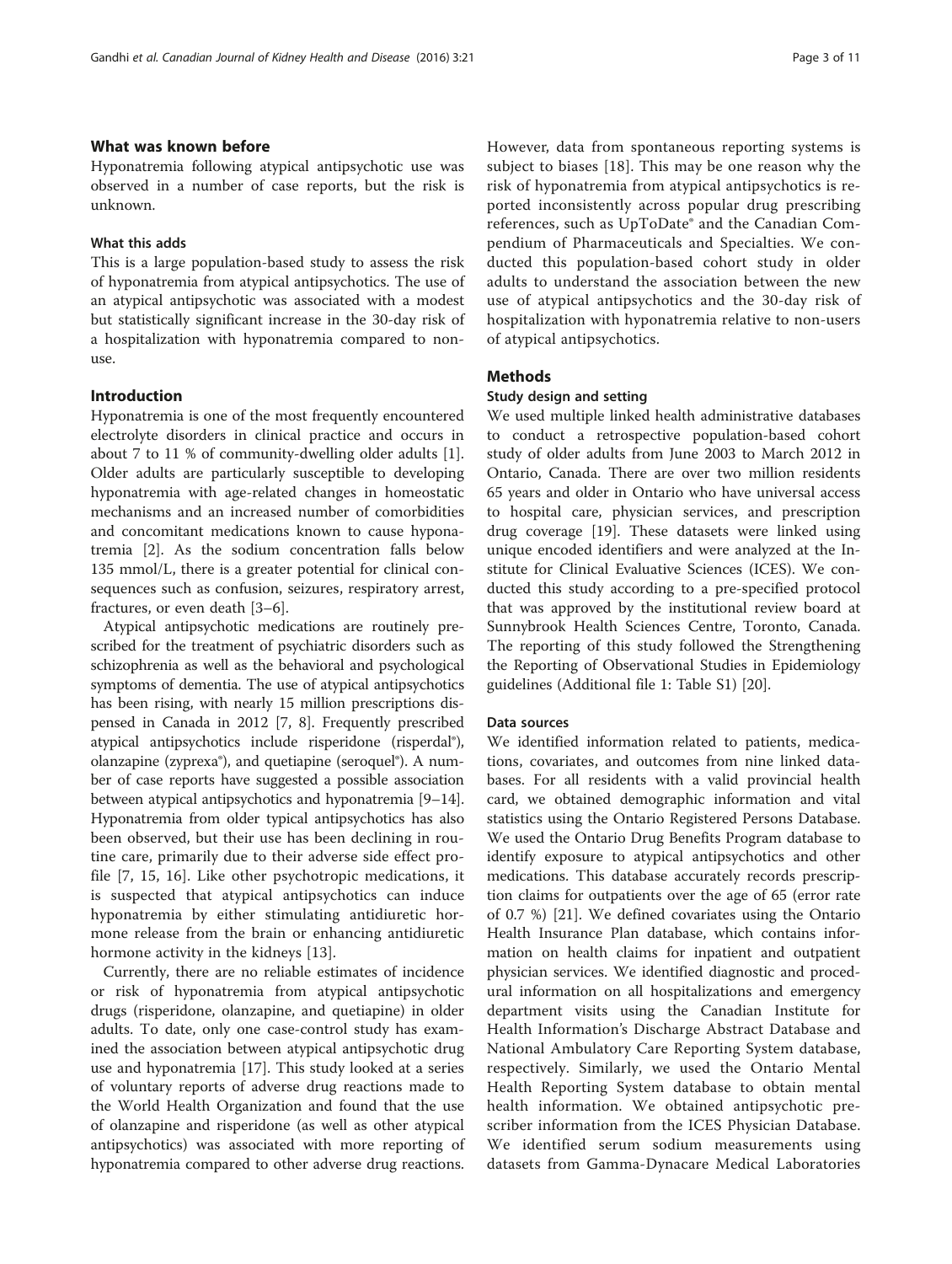(a laboratory service provider in Ontario) and Cerner (an electronic medical record system that is used by 12 hospitals in southwestern Ontario). We have used these databases to research adverse drug events and health outcomes in several other studies (including outcomes of hyponatremia and health services) [\[22](#page-9-0)–[26](#page-9-0)].

The databases were complete for all variables considered in this study, with the exception of income quintile, rural residence, and prescriber information. We used codes from the International Classification of Diseases, 9th revision (ICD-9) and 10th revision (ICD-10) to ascertain baseline comorbidities in the 5 years prior to cohort entry. Outcomes were identified using only *ICD-10* codes as these events would have occurred following implementation of this coding system in 2002. The diagnostic codes used in our study are detailed in Additional file [1:](#page-8-0) Table S2.

#### Cohort

For our exposed group, we considered all older adults in Ontario who had evidence of a hospital diagnosis or physician claim for a psychiatric condition (dementia, schizophrenia, bipolar disorder, unipolar depression/ anxiety, or Parkinson's disease) within the previous 5 years and who commenced treatment with risperidone, olanzapine, or quetiapine (users). These are the atypical antipsychotics used most frequently in our region. We defined new use as no prescriptions for any type of antipsychotic drug in the prior 6 months. Patients could only be prescribed one atypical antipsychotic so that we could compare mutually exclusive groups in subgroup analyses. The date of the prescription served as the index date (cohort entry date). We then identified a referent group of older adults with a psychiatric condition, as defined above, from the Ontario population who were not prescribed any kind of antipsychotic (non-users). We randomly assigned an index date to non-users based on the distribution of index dates for the users.

We excluded the following individuals from analyses: (1) patients discharged from hospital in the 2 days prior to their index date to ensure new outpatient antipsychotic use (in the case of the users; or the possibility of a new outpatient antipsychotic prescription in the case of non-users) and (2) patients with end-stage renal disease prior to their index date since serum sodium levels are controlled through dialysis. We excluded all patients with no outpatient medications of any kind dispensed in the 90 days prior to their index date to ensure all were active users of the Ontario Drug Benefits program.

Using a logistic regression model, we derived a propensity score for the predicted probability of commencing treatment with an atypical antipsychotic drug. The propensity score included more than 100 variables that were potentially associated with atypical antipsychotic drug use or hospitalization with hyponatremia (Additional file [1](#page-8-0): Table S3) [[27](#page-9-0)]. Then, using greedy matching, we matched 1:1 each atypical antipsychotic drug user to a non-user based on the following characteristics: age (within 2 years); sex; index date (within 1 year); residential status (community-dwelling or longterm care); dementia, schizophrenia, bipolar disorder, unipolar depression/anxiety, Parkinson's disease, chronic kidney disease, and congestive heart failure; diuretic use; constituency in the catchment area where linked serum sodium data were available; and the logit of the propensity score (within a caliper of  $\pm 0.2$  standard deviations). A patient could only enter the study once.

## Primary outcome

We evaluated the primary outcome of hospitalization with hyponatremia within 30 days following the index date. Hospitalization with any evidence of ICD-10 code E87.1 (hypo-osmolality or hyponatremia) in the patient's record was included (any one of 25 diagnoses). Based on a validation study conducted in our region, the presence of code E87.1 in a given hospitalization identifies older patients with a median serum sodium value of 123 mmol/L at hospital admission (interquartile range (IQR) 119 to 126 mmol/L), whereas its absence identifies a median value of 138 mmol/L (IQR 136 to 140 mmol/L). The specificity of the code is over 99 %, while sensitivity is 11 % for hyponatremia defined as a serum sodium concentration  $\leq 132$  mmol/L. The sensitivity of the code increases when hyponatremia is defined by lower serum sodium concentrations [[28\]](#page-9-0).

#### Statistical analyses

We used standardized differences to compare baseline characteristics between user and non-user groups. This metric describes differences between the group means relative to the pooled standard deviation with a value less than 10 % indicating adequate balance [[29](#page-9-0)]. We used conditional logistic regression to estimate odds ratios and 95 % confidence intervals (CIs). We evaluated the association between atypical antipsychotic drug use and a hospitalization with hyponatremia in the following pre-specified subgroups: (1) antipsychotic medication type (risperidone, quetiapine, or olanzapine), (2) antipsychotic dose (higher dose versus normal dose; higher dose defined by a higher than median starting daily dose for the study cohort) (Additional file [1](#page-8-0): Table S2), (3) chronic kidney disease, (4) congestive heart failure, and (5) diuretic use. We identified chronic kidney disease and congestive heart failure using separate validated algorithms of hospital diagnostic codes [\[30](#page-10-0), [31](#page-10-0)]. In the case of antipsychotic type and dose, we defined the subgroup by the characteristic in users with non-users following their matched user. We determined subgroup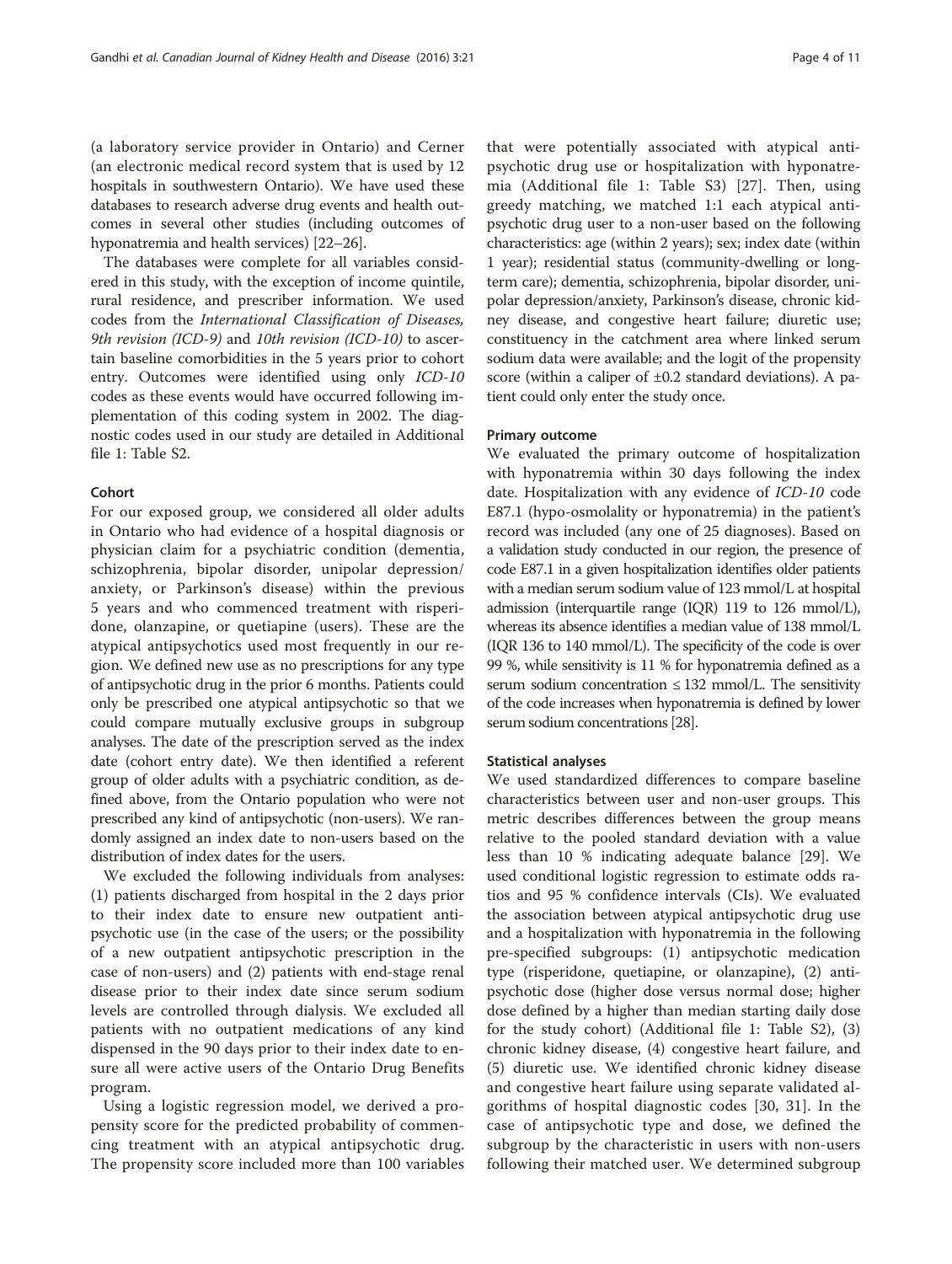$p$  values using interaction terms in the logistic regression models.

#### Additional analyses

We tested the specificity of our findings by evaluating the 30-day risk of a hospitalization with bowel obstruction in the two groups. We expected antipsychotic use would not alter the risk of bowel obstruction and reasoned that a null association with this outcome would enhance causal inference in our hyponatremia analyses. We re-evaluated the outcome of hospitalization with hyponatremia in our existing cohort at a time that preceded the index date by 90 days (a time when no patient would have been prescribed an antipsychotic). After reapplying exclusion criteria at this time, we followed retained matched pairs to re-assess the 30-day risk. In this analysis, a null association would enhance the assertion that the two groups were similar in their baseline risk for hyponatremia in the absence of antipsychotic medication use. We also examined the risk factors associated with hospitalization with hyponatremia separately in users and non-users using multiple logistic regression. The risk factors that we considered were age (per year); sex; chronic kidney disease, congestive heart failure, diabetes, liver disease, cancer, hypothyroidism, and previous hyponatremia; and receipt of a diuretic, antiepileptic, antidepressant, and antineoplastic drugs. We expressed risk in both relative and absolute terms. All odds ratios were approximated as relative risks (appropriate given the incidences observed). We performed all analyses using SAS version 9.4 (SAS Institute, Cary, North Carolina).

### Results

Prior to matching, we identified 92,090 antipsychotic users and 175,836 non-users who were eligible for our study. Cohort selection and baseline characteristics are presented in Additional file [1](#page-8-0): Figure S1 and Table [1](#page-5-0), respectively. In the unmatched cohort, antipsychotic users compared to non-users were more likely to be older and reside in a long-term care facility and prior to cohort entry were more likely to receive a greater number of medications and health-care services compared to non-users. We successfully matched 58,008 users to 58,008 non-users, and baseline characteristics were well-balanced between the two groups (104 characteristics measured; full baseline table is presented in Additional file [1](#page-8-0): Table S4). The mean age was 81 years, and 67 % were women. Nearly 48 % of the users were prescribed risperidone, and family physicians wrote 70 % of the prescriptions.

#### Primary outcome

Results for the primary outcome are presented in Table [2](#page-7-0). Atypical antipsychotic use was associated with a greater 30-day risk of hospitalization with hyponatremia compared to non-use (86/58,008 (0.15 %) versus 53/58,008 (0.09 %); relative risk 1.62 (95 % CI 1.15 to 2.29), absolute risk increase 0.06 % (95 CI 0.02 to 0.10 %)).

Results from subgroup analyses are presented in Fig. [1](#page-7-0). There were too few events among patients with chronic kidney disease for meaningful subgroup analysis, and to minimize any risk of patient reidentification in our data sources, we were not permitted to report results when a group of events were less than or equal to 5. The association between atypical antipsychotic drug use and hospitalization with hyponatremia was not influenced by the atypical antipsychotic drug, dose, congestive heart failure, or diuretic use (all  $p$  values for interaction  $> 0.05$ ).

#### Additional analyses

The risk of a hospitalization with bowel obstruction was not significantly different between atypical antipsychotic users and non-users (55/58,008 (0.09 %) versus 44/ 58,008 (0.08 %); relative risk 1.25 (95 % CI 0.84 to 1.86); absolute risk increase 0.02 % (95 % CI −0.01 to 0.05 %)).

Baseline characteristics were very similar in the cohort that was assessed in the 90 days prior to the index date (Additional file [1](#page-8-0): Table S5; 42,698 retained matched pairs of users and non-users). When we re-examined the 30-day risk of a hospitalization with hyponatremia at that time, we did not observe a significant difference between users and non-users (relative risk 1.19 (95 % CI 0.74 to 1.92)) (Table [3](#page-8-0)).

In our cohort, older age, cancer, and prior hyponatremia were significant risk factors for future hyponatremia in antipsychotic users (Additional file [1:](#page-8-0) Table S6).

#### **Discussion**

Among older adults prescribed an atypical antipsychotic drug, we observed a modest increase in the relative and absolute risks of hospitalization with hyponatremia in users compared to non-users.

The results of this population-based study inform us about the nature of the association between atypical antipsychotic medications and hyponatremia. Our estimate is similar to that obtained in a previous casecontrol study that used individual case safety reports of hyponatremia to estimate a "reporting odds ratio" of 1.55 (95 % CI 1.41 to 1.69) [[17\]](#page-9-0). This is a measure of disproportionality that estimates the extent to which hyponatremia is reported in association with an atypical antipsychotic medication relative to reports of hyponatremia with other medications. The low absolute risk observed in our study is likely influenced by the low sensitivity of the hospital diagnosis code for hyponatremia  $(\sim 11 \%)$ , which underestimates the true incidence by up to eightfold [\[28\]](#page-9-0). Currently, UpToDate<sup>®</sup>, a popular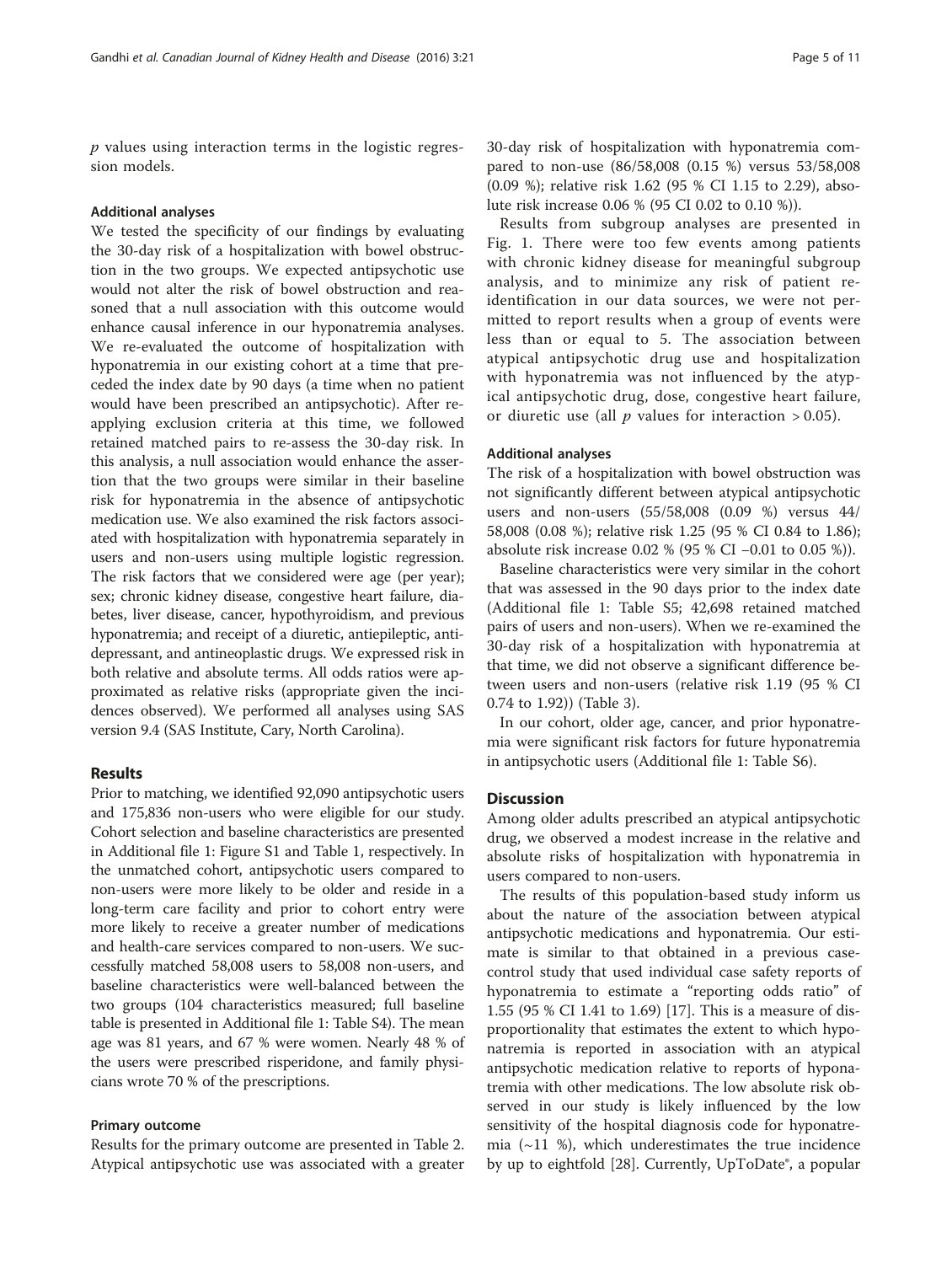| Characteristic                                                        | Unmatched           |                            |                                         | Matched             |                            |                                         |
|-----------------------------------------------------------------------|---------------------|----------------------------|-----------------------------------------|---------------------|----------------------------|-----------------------------------------|
|                                                                       | Antipsychotic users | Antipsychotic<br>non-users | Standardized<br>difference <sup>a</sup> | Antipsychotic users | Antipsychotic<br>non-users | Standardized<br>difference <sup>a</sup> |
|                                                                       | $(n = 92,090)$      | $(n = 175,836)$            |                                         | $(n = 58,008)$      | $(n = 58,008)$             |                                         |
| Demographic                                                           |                     |                            |                                         |                     |                            |                                         |
| Age, mean (SD), years                                                 | 81(7.8)             | 79 (7.9)                   | 29.2 %                                  | 81(7.7)             | 81(7.7)                    | 0.3 %                                   |
| Women                                                                 | 58,647 (63.7 %)     | 111,968 (63.7 %)           | 0%                                      | 38,736 (66.8 %)     | 38,736 (66.8 %)            | 0%                                      |
| Income quintile <sup>b</sup>                                          |                     |                            |                                         |                     |                            |                                         |
| $1$ (low)                                                             | 20,160 (21.9 %)     | 37,436 (21.3 %)            | 1.5 %                                   | 12,331 (21.3 %)     | 13,081 (22.6 %)            | 3.1 %                                   |
| $\overline{2}$                                                        | 18,854 (20.5 %)     | 36,395 (20.7 %)            | 0.6 %                                   | 11,888 (20.5 %)     | 12,057 (20.8 %)            | 0.7%                                    |
| 3 (medium)                                                            | 17,999 (19.6 %)     | 33,861 (19.3 %)            | 0.7%                                    | 11,630 (20.1 %)     | 11,408 (19.7 %) 1.0 %      |                                         |
| $\overline{4}$                                                        | 17,607 (19.1 %)     | 33,206 (18.9 %)            | 0.6 %                                   | 11,213 (19.3 %)     | 10,847 (18.7 %)            | 1.6 %                                   |
| 5 (high)                                                              | 17,058 (18.5 %)     | 34,373 (19.6 %)            | 2.6 %                                   | 10,946 (18.9 %)     | 10,615 (18.3 %)            | 1.5 %                                   |
| Rural residence                                                       | 11,759 (12.8 %)     | 23,484 (13.4 %)            | 1.7 %                                   | 7671 (13.2 %)       | 7557 (13.0 %)              | 0.6 %                                   |
| Long-term care                                                        | 32,644 (35.5 %)     | 26,705 (15.2 %)            | 47.9 %                                  | 16,409 (28.3 %)     | 16,409 (28.3 %)            | 0%                                      |
| Comorbid conditions <sup>c</sup>                                      |                     |                            |                                         |                     |                            |                                         |
| Charlson comorbidity index,<br>mean (SD)                              | 1.68(1.8)           | 1.56(1.8)                  | 6.7 %                                   | 0.87(1.5)           | 0.94(1.5)                  | 4.7 %                                   |
| Johns Hopkins ACG System<br>Aggregated Diagnosis Groups,<br>mean (SD) | 13.90 (4.2)         | 13.69 (4.0)                | 5.2 %                                   | 13.37 (4.2)         | 13.69(4.1)                 | 7.8 %                                   |
| Dementia                                                              | 71,933 (78.1 %)     | 92,049 (52.4 %)            | 56.2 %                                  | 44,715 (77.1 %)     | 44,715 (77.1 %)            | 0%                                      |
| Schizophrenia                                                         | 14,838 (16.1 %)     | 14,072 (8.0 %)             | 25.1 %                                  | 4756 (8.2 %)        | 4756 (8.2 %)               | 0%                                      |
| Bipolar disorder                                                      | 10,174 (11.1 %)     | 11,377 (6.5 %)             | 16.3 %                                  | 3295 (5.7 %)        | 3295 (5.7 %)               | 0%                                      |
| Unipolar depression/anxiety                                           | 28,419 (30.9 %)     | 74,574 (42.4 %)            | 24.2 %                                  | 15,038 (25.9 %)     | 15,038 (25.9 %)            | 0%                                      |
| Parkinson's disease                                                   | 8652 (9.4 %)        | 19,015 (10.8 %)            | 4.7 %                                   | 3780 (6.5 %)        | 3780 (6.5 %)               | 0%                                      |
| Congestive heart failure                                              | 19,029 (20.7 %)     | 33,627 (19.1 %)            | 3.9 %                                   | 10,038 (17.3 %)     | 10,038 (17.3 %)            | 0%                                      |
| Chronic kidney disease                                                | 8127 (8.8 %)        | 15,323 (8.7 %)             | 0.4 %                                   | 3140 (5.4 %)        | 3140 (5.4 %)               | 0%                                      |
| Hypertension                                                          | 65,205 (70.8 %)     | 131,562 (74.8 %)           | 9.0 %                                   | 40,929 (70.6 %)     | 40,419 (69.7 %)            | 1.9 %                                   |
| Chronic liver disease                                                 | 2980 (3.2 %)        | 6388 (3.6 %)               | 2.2 %                                   | 1664 (2.9 %)        | 1807 (3.1 %)               | 1.5 %                                   |
| Hypothyroidism                                                        | 10,213 (11.1 %)     | 20,354 (11.6 %)            | 1.5 %                                   | 6222 (10.7 %)       | 6198 (10.7 %)              | 0.1%                                    |
| Cancer                                                                | 12,145 (13.2 %)     | 25,758 (14.7 %)            | 4.2 %                                   | 7321 (12.6 %)       | 7864 (13.6 %)              | 2.8 %                                   |
| Diabetes mellitus                                                     | 14,245 (15.5 %)     | 30,491 (17.3 %)            | 5.1 %                                   | 17,590 (30.3 %)     | 18,457 (31.8 %)            | 3.2 %                                   |
| Pneumonia                                                             | 8006 (8.7 %)        | 12.843 (7.3 %)             | 5.1 %                                   | 4237 (7.3 %)        | 4755 (8.2 %)               | 3.3 %                                   |
| Coronary artery disease <sup>d</sup>                                  | 31,417 (34.1 %)     | 61,334 (34.9 %)            | 1.6 %                                   | 18,641 (32.1 %)     | 19,184 (33.1 %) 2.0 %      |                                         |
| Angina                                                                | 20,496 (22.3 %)     | 42,264 (24.0 %)            | 4.2 %                                   | 12,166 (21.0 %)     | 12,462 (21.5 %) 1.3 %      |                                         |
| Previous hyponatremia                                                 | 3403 (3.7 %)        | 5416 (3.1 %)               | 3.4 %                                   | 1766 (3.0 %)        | 2111 (3.6 %)               | 3.3 %                                   |
| Lung disease                                                          | 26,237 (28.5 %)     | 53,842 (30.6 %)            | 4.7 %                                   | 15,489 (26.7 %)     | 16,891 (29.1 %)            | 5.4 %                                   |
| Seizure                                                               | 1782 (1.9 %)        | 2780 (1.6 %)               | 2.7 %                                   | 879 (1.5 %)         | 1087 (1.9 %)               | 2.8 %                                   |
| Acute kidney injury                                                   | 3453 (3.8 %)        | 5616 (3.2 %)               | 3.0 %                                   | 1482 (2.6 %)        | 1501 (2.6 %)               | 0.2%                                    |
| Acute urinary retention                                               | 3337 (3.6 %)        | 5179 (3.0 %)               | 3.8 %                                   | 1650 (2.8 %)        | 1774 (3.1 %)               | 1.3 %                                   |
| Delirium                                                              | 7112 (7.7 %)        | 6013 (3.4 %)               | 18.8 %                                  | 3424 (5.9 %)        | 2546 (4.4 %)               | 6.9%                                    |
| Peripheral vascular disease                                           | 1939 (2.1 %)        | 4061 (2.3 %)               | 1.4%                                    | 1043 (1.8 %)        | 1238 (2.1 %)               | 2.4 %                                   |
| Concurrent medication use <sup>e</sup>                                |                     |                            |                                         |                     |                            |                                         |
| Number of unique drug products,<br>mean (SD)                          | 9.71(6.4)           | 8.94(5.5)                  | 13.0 %                                  | 8.91(5.9)           | 9.41(5.6)                  | 8.7 %                                   |
| Anticonvulsants                                                       | 10,970 (11.9 %)     | 16,409 (9.3 %)             | 8.4 %                                   | 5552 (9.6 %)        | 6688 (11.5 %)              | 6.4 %                                   |
|                                                                       |                     |                            |                                         |                     |                            |                                         |

<span id="page-5-0"></span>Table 1 Baseline characteristics of atypical antipsychotic users and non-users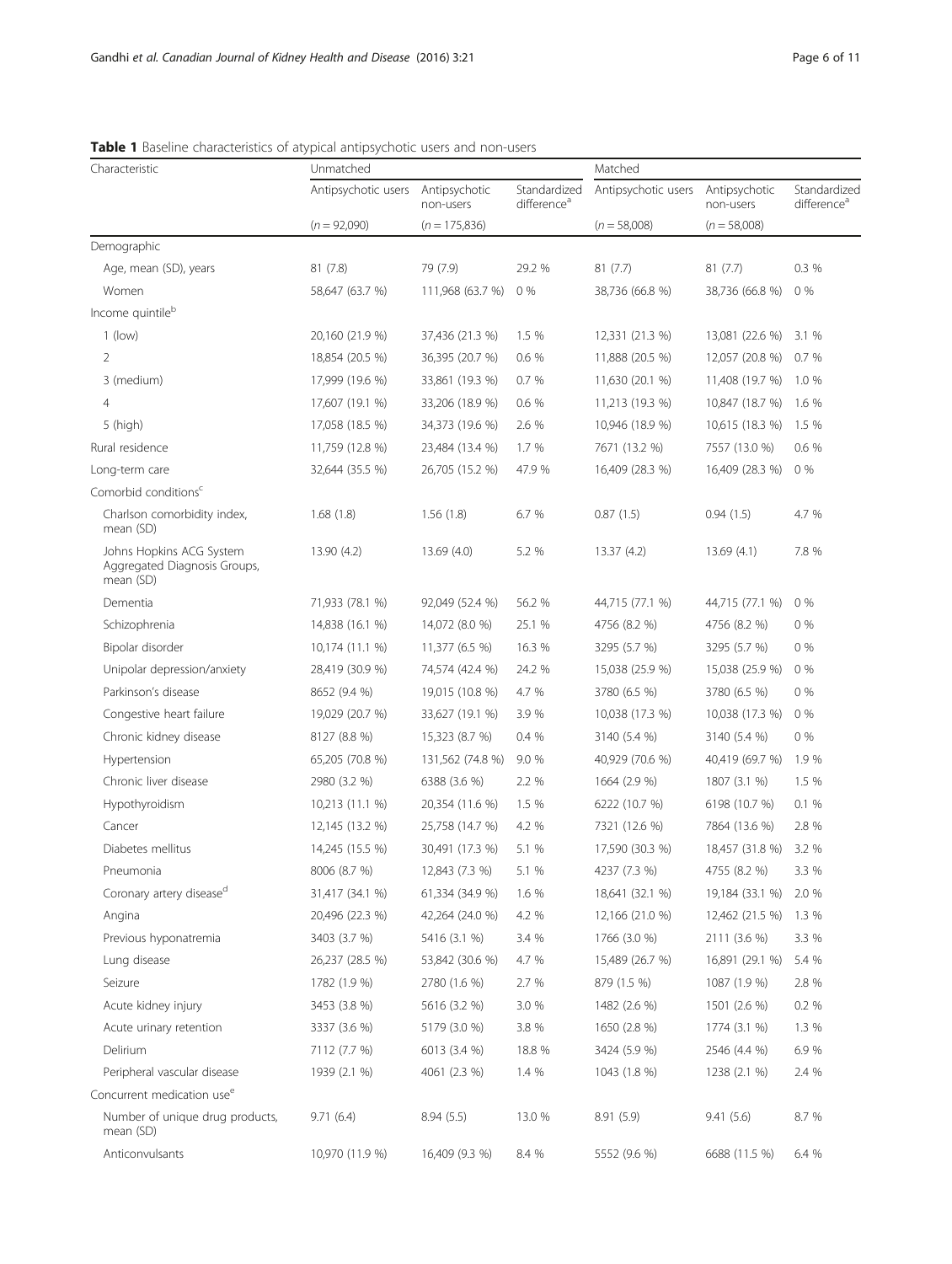Table 1 Baseline characteristics of atypical antipsychotic users and non-users (Continued)

| Antidepressants                                           | 46,600 (50.6 %) | 65,227 (37.1 %)  | 27.5 % | 25,197 (43.4 %) | 26,871 (46.3 %)       | 5.8 %  |
|-----------------------------------------------------------|-----------------|------------------|--------|-----------------|-----------------------|--------|
| Antidiabetics                                             | 14,245 (15.5 %) | 21,969 (12.5 %)  | 8.6 %  | 8526 (14.7 %)   | 9307 (16.0 %)         | 3.7 %  |
| Antineoplastics                                           | 3240 (3.5 %)    | 6863 (3.9 %)     | 2.0 %  | 1958 (3.4 %)    | 2151 (3.7 %)          | 1.8 %  |
| Thyroxine                                                 | 16,580 (18.0 %) | 33,499 (19.1 %)  | 2.7 %  | 10,406 (17.9 %) | 10,846 (18.7 %)       | 2.0 %  |
| Potassium sparing diuretics                               | 5390 (5.9 %)    | 11,025 (6.3 %)   | 1.8 %  | 3267 (5.6 %)    | 3236 (5.6 %)          | 0.2 %  |
| Non-potassium sparing diuretics                           | 31,051 (33.7 %) | 61,131 (34.8 %)  | 2.2 %  | 18,611 (32.1 %) | 18,665 (32.2 %)       | 0.2%   |
| ACE inhibitors and/or ARBs                                | 39,596 (43.0 %) | 88,563 (50.4 %)  | 14.8 % | 24,853 (42.8 %) | 25,660 (44.2 %) 2.8 % |        |
| NSAIDs (excl. ASA)                                        | 13,638 (14.8 %) | 30,146 (17.1 %)  | 6.4 %  | 8667 (14.9 %)   | 9047 (15.6 %)         | 1.8 %  |
| Calcium channel blockers                                  | 22,902 (24.9 %) | 49,786 (28.3 %)  | 7.8 %  | 14,642 (25.2 %) | 15,011 (25.9 %)       | 1.5 %  |
| Beta-adrenergic agonists                                  | 26,099 (28.3 %) | 55,259 (31.4 %)  | 6.7 %  | 16,169 (27.9 %) | 16,254 (28.0 %)       | 0.3 %  |
| <b>Statins</b>                                            | 29,558 (32.1 %) | 72,878 (41.5 %)  | 19.5 % | 19,171 (33.1 %) | 19,514 (33.6 %)       | 1.3 %  |
| Benzodiazepines                                           | 33,031 (35.9 %) | 45,988 (26.2 %)  | 21.1 % | 17,616 (30.4 %) | 18,692 (32.2 %)       | 4.0 %  |
| Healthcare contacts, mean (SD) <sup>t</sup>               |                 |                  |        |                 |                       |        |
| Hospitalizations                                          | 0.51(0.9)       | 0.32(0.8)        | 22.6 % | 0.40(0.8)       | 0.39(0.8)             | 1.3 %  |
| Emergency department visits                               | 1.29(2.1)       | 0.84(1.6)        | 24.7 % | 1.04(1.6)       | 1.00(1.7)             | 2.5 %  |
| Family physician visits                                   | 18.57 (18.0)    | 13.61(13.1)      | 31.9%  | 15.84 (15.5)    | 16.30 (15.3)          | 3.0 %  |
| Geriatrician visits                                       | 0.82(3.6)       | 0.34(2.1)        | 16.9%  | 0.58(2.5)       | 0.49(2.4)             | 3.7 %  |
| Psychiatrist visits                                       | 1.69(7.5)       | 0.36(2.5)        | 26.6 % | 0.64(2.4)       | 0.40(2.2)             | 10.0 % |
| Health-care use <sup>9</sup>                              |                 |                  |        |                 |                       |        |
| Previous sodium tests                                     | 63,335 (68.8 %) | 79,930 (45.5 %)  | 48.5 % | 38,190 (64.8 %) | 38,145 (65.8 %)       | 0.2%   |
| Carotid ultrasound                                        | 4568 (5.0 %)    | 9137 (5.2 %)     | 1.1 %  | 2721 (4.7 %)    | 2883 (5.0 %)          | 1.3 %  |
| Cardiac catheterization                                   | 742 (0.8 %)     | 2334 (1.3 %)     | 5.1 %  | 414 (0.7 %)     | 477 (0.8 %)           | 1.2 %  |
| Echocardiography                                          | 12,411 (13.5 %) | 27,264 (15.5 %)  | 5.8 %  | 7247 (12.5 %)   | 7355 (12.7 %)         | 0.6 %  |
| Holter monitoring                                         | 4818 (5.2 %)    | 10,904 (6.2 %)   | 4.2 %  | 2962 (5.1 %)    | 3032 (5.2 %)          | 0.6 %  |
| Colorectal cancer screening                               | 10,653 (11.6 %) | 29,013 (16.5 %)  | 14.2 % | 6767 (11.7 %)   | 6823 (11.8 %)         | 0.3%   |
| Cervical cancer screening                                 | 2047 (2.2 %)    | 8290 (4.7 %)     | 13.7 % | 1447 (2.5 %)    | 1427 (2.5 %)          | 0.2%   |
| Thyroid stimulating hormone                               | 57,414 (62.4 %) | 100,900 (57.4 %) | 10.1 % | 34,911 (60.2 %) | 34,766 (59.9 %)       | 0.5 %  |
| Bone mineral density test                                 | 5792 (6.3 %)    | 18,558 (10.6 %)  | 15.4 % | 4040 (7.0 %)    | 4110 (7.1 %)          | 0.5 %  |
| Hearing test                                              | 3705 (4.0 %)    | 9327 (5.3 %)     | 6.1 %  | 2375 (4.1 %)    | 2537 (4.4 %)          | 1.4 %  |
| Cytoscopy                                                 | 3959 (4.3 %)    | 7739 (4.4 %)     | 0.5 %  | 2253 (3.9 %)    | 2325 (4.0 %)          | 0.6 %  |
| Computed tomography of the head                           | 26,927 (29.2 %) | 25,724 (14.6 %)  | 35.9 % | 13,261 (22.9 %) | 12,896 (22.2 %)       | 1.5%   |
| Chest X-ray                                               | 43,501 (47.2 %) | 69,077 (39.3 %)  | 16.1 % | 24,600 (42.4 %) | 25,086 (43.3 %)       | 1.7 %  |
| Pulmonary function test                                   | 4882 (5.3 %)    | 13,764 (7.8 %)   | 10.2 % | 2901 (5.0 %)    | 3404 (5.9 %)          | 3.8 %  |
| Laboratory measurementsh                                  |                 |                  |        |                 |                       |        |
| Evidence of baseline serum sodium<br>measurement, $N$ (%) | 14,346 (15.6 %) | 21,948 (23.8 %)  | 20.9 % | 7242 (12.5 %)   | 7242 (12.5 %)         | 0%     |
| Most recent serum sodium,<br>mean (SD)                    | 140.3(3.5)      | 140.4(3.2)       | 2.7 %  | 140.4(3.4)      | 140.3(3.4)            | 4.4 %  |

Data are presented as the number (percentage) of patients, unless otherwise reported

ACE inhibitor angiotensin-converting enzyme inhibitor, ACG adjusted clinical groups, ARB angiotensin II receptor blocker, IQR interquartile range,

NSAID non-steroidal anti-inflammatory drug, SD standard deviation <sup>a</sup>

aStandardized differences are less sensitive to sample size than traditional hypothesis tests. They provide a measure of the difference between groups with respect to the pooled standard deviation; a standardized difference greater than 10 % was considered as a meaningful difference between the groups <sup>b</sup>Income was categorized into fifths of average neighborhood income on the index date

<sup>c</sup>Comorbid conditions in the 5 years preceding the index date were considered

<sup>d</sup>Coronary artery disease includes receipt of coronary artery bypass graft surgery and percutaneous coronary intervention

eConcurrent medication use in the 6 months preceding the index date were considered

<sup>f</sup>Health-care contacts in the year preceding the index date were considered

<sup>g</sup>Health-care use in the year preceding the index date was considered

h<br>Serum sodium measurements were obtained at a mean (SD) of 140 (102) days in users and 149 (101) days in non-users, prior to the index date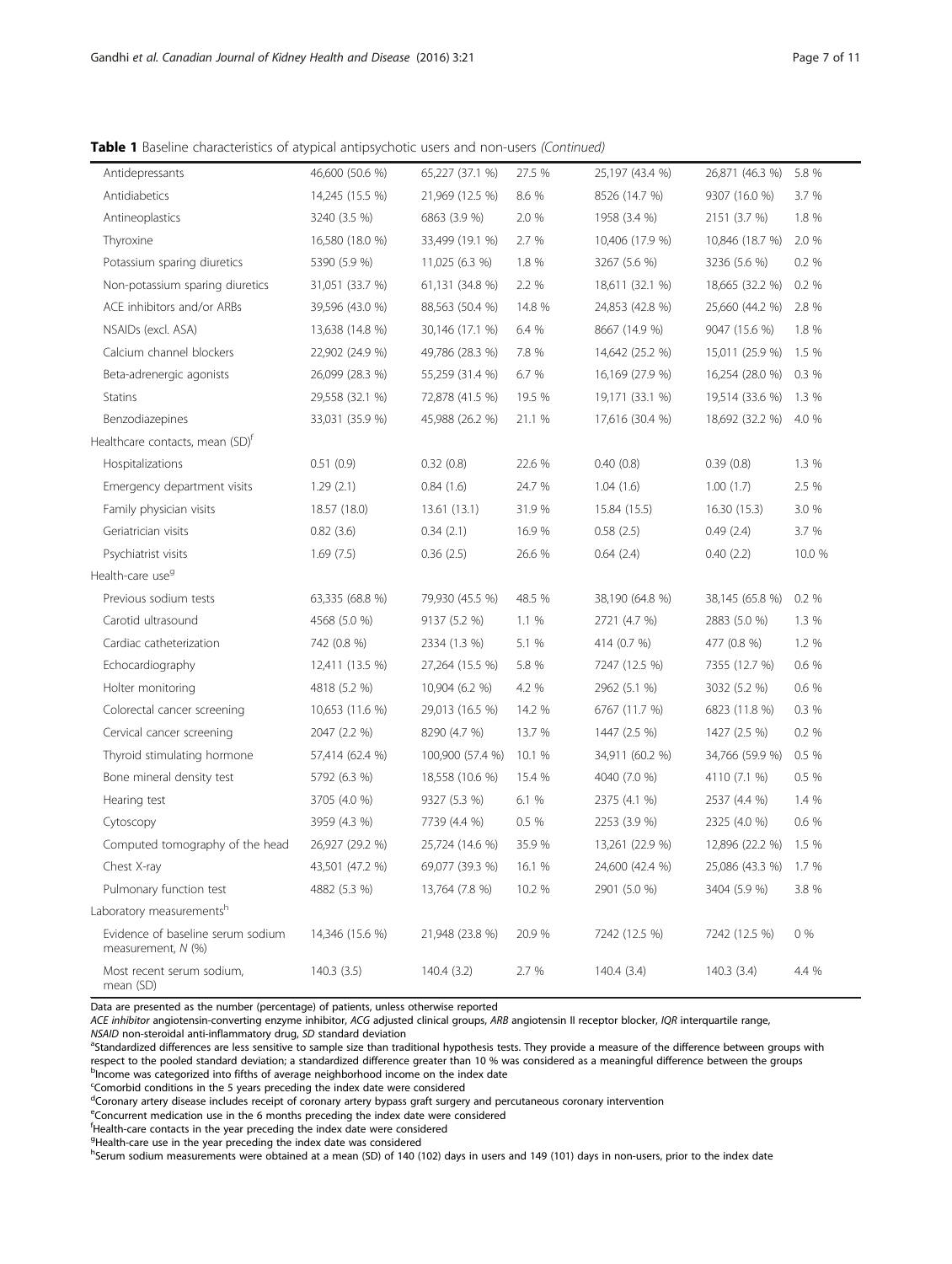|                                                | Events, no. $(\%)^a$ |                                      | Relative risk       | Absolute risk increase |  |
|------------------------------------------------|----------------------|--------------------------------------|---------------------|------------------------|--|
|                                                | Antipsychotic users  | Antipsychotic non-users <sup>p</sup> | $(95%$ CI)          | (95 % CI), %           |  |
|                                                | $(n = 58.008)$       | $(n = 58.008)$                       |                     |                        |  |
| Hospitalization with hyponatremia <sup>c</sup> | 86 (0.15)            | 53 (0.09)                            | 1.62 (1.15 to 2.29) | $0.06$ (0.02 to 0.10)  |  |

<span id="page-7-0"></span>Table 2 30-day risk of a hospitalization with hyponatremia (as defined by a hospital diagnosis code) in antipsychotic drug users and non-users

CI confidence interval

<sup>a</sup>The event rates and absolute risk differences are underestimated as the hospital-based diagnosis codes used to define the outcomes have high specificity but low sensitivity

<sup>b</sup>An antipsychotic non-users group was the referent

<sup>c</sup>The sensitivity and specificity of the code for hyponatremia is 11 and 99 %, respectively [[30](#page-10-0)]

reference widely used by physicians, warns of the possibility of hyponatremia and recommends monitoring the concentration of serum sodium in older adults upon initiation of an atypical antipsychotic medication [[32](#page-10-0)–[34](#page-10-0)]. Another important physician reference in our region, the Canadian Compendium of Pharmaceuticals and Specialties, does not provide any information or recommendations related to hyponatremia with atypical antipsychotic medications [\[35](#page-10-0)–[37\]](#page-10-0). These product monographs should be updated to include the risk of hyponatremia.

Unlike with other psychotropic medications, such as selective serotonin or norepinephrine reuptake inhibitors (second-generation antidepressants), there is only a modest risk of hospitalization with hyponatremia from atypical antipsychotic drugs. For example, we recently

conducted a study using similar methodology to assess the 30-day risk of hospitalization with hyponatremia following antidepressant drug use (unpublished data). In that study, the risk of hospitalization with hyponatremia was much higher in antidepressant users compared to non-users (relative risk 5.46 (95 % CI 4.32 to 6.91)). Consistent results were obtained when we assessed the 30-day risk of a hospitalization with hyponatremia using inpatient serum sodium measurements in a subpopulation that had laboratory data available (small catchment area of 12 hospitals comprising approximately 5 % of the total cohort) [\[38](#page-10-0)]. In the current study, we could not corroborate our primary findings using laboratory data as there were too few events in this subpopulation. Additionally, we could not confirm



Fig. 1 The association between antipsychotic use and hospitalization with hyponatremia assessed in four subgroups<sup>a</sup>. Cl confidence interval a Antipsychotic type, antipsychotic dose, chronic kidney disease, congestive heart failure, and use of a diuretic. Sets of medication users and non-users were matched on presence of chronic kidney disease, congestive heart failure, and baseline diuretic use. For antipsychotic type and dose, matched sets were categorized according to this characteristic in users. b Hyponatremia (and the proportion of patients who had an event) was assessed by using a hospital diagnosis code. The true event rate of hyponatremia is underestimated for some outcomes because the code for hyponatremia has high specificity but low sensitivity. c Higher dose was defined as a higher than median daily dose. See Additional file [1:](#page-8-0) Table S2 for definitions. d Congestive heart failure has a sensitivity, specificity, and positive predictive value of 84.3, 85.4, and 35.8 %, respectively [[31](#page-10-0)]. e Diuretic use includes potassium sparing and non-potassium sparing medications. Chronic kidney disease was included in the test for interactions but was removed from presentation as there were too few events for meaningful analysis. This was also done to comply with privacy regulations, to prevent the risk of re-identification when the size of the numerator is small (less than or equal to 5). Chronic kidney disease was identified by using an algorithm of hospital diagnosis codes validated for older adults in the study region [\[30](#page-10-0)]. The algorithm identified patients with a median estimated glomerular filtration rate of 38 mL/min/1.73 m<sup>2</sup> (interquartile range, 27–52 mL/min/1.73 m<sup>2</sup>), whereas its absence identified patients with a median estimated glomerular filtration rate of 69 mL/min/1.73 m<sup>2</sup> (interquartile range, 56–82 mL/min/1.73 m<sup>2</sup>). Data marker size is proportional to the inverse of the source variance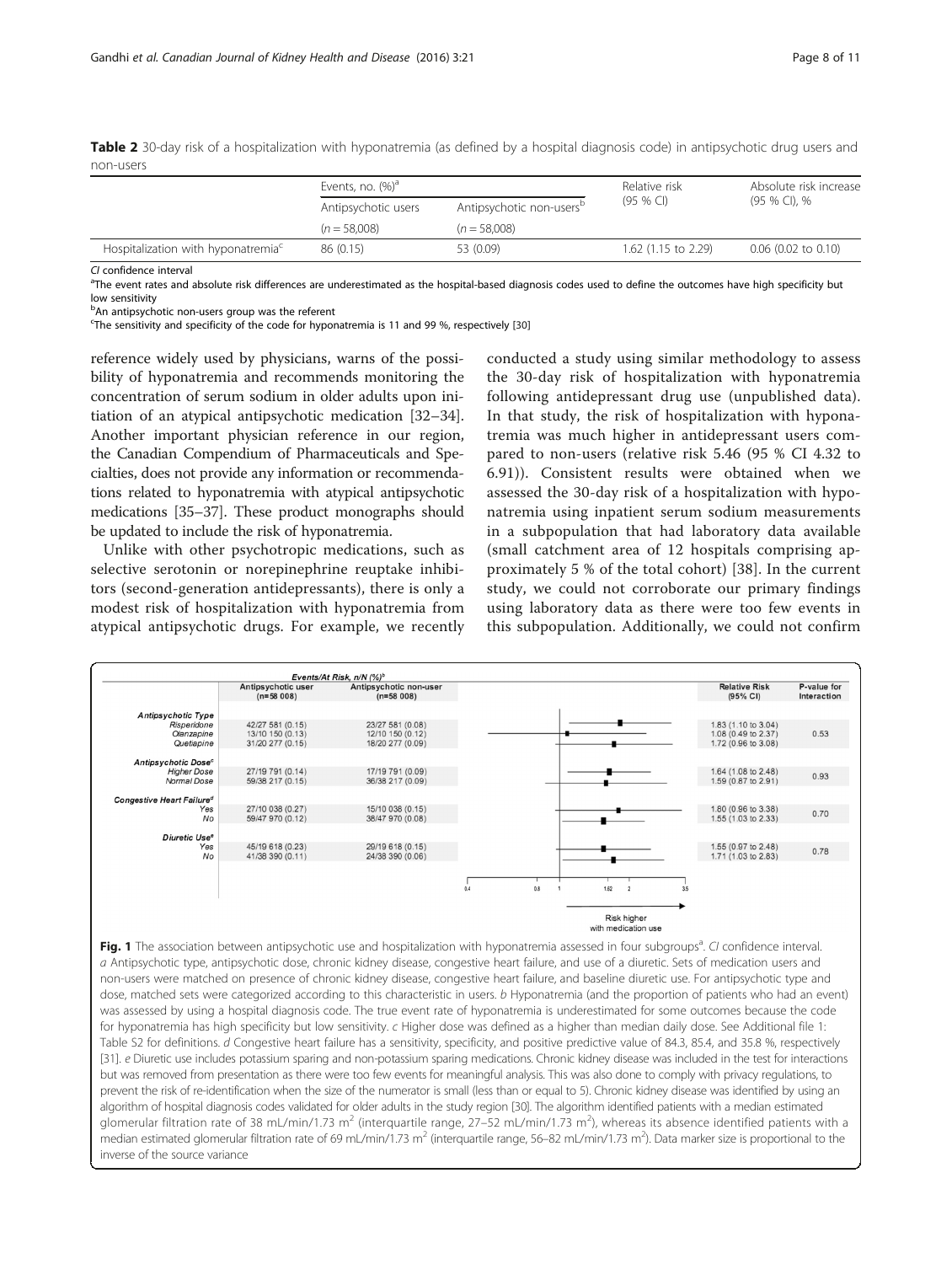|                                        | Events, no. $(\%)^a$ |                                      | Relative risk       | Absolute risk increase<br>(95 % CI), % |  |
|----------------------------------------|----------------------|--------------------------------------|---------------------|----------------------------------------|--|
|                                        | Antipsychotic users  | Antipsychotic non-users <sup>p</sup> | $(95%$ CI)          |                                        |  |
|                                        | $(n = 58.008)$       | $(n = 58.008)$                       |                     |                                        |  |
| Hospitalization with bowel obstruction | 55 (0.09)            | 44 (0.08)                            | 1.25 (0.84 to 1.86) | $0.02$ (-0.01 to 0.05)                 |  |

<span id="page-8-0"></span>Table 3 30-day risk of a hospitalization with bowel obstruction (as defined by a hospital diagnosis code) in antipsychotic drug users and non-users

CI confidence interval

<sup>a</sup>The event rates and absolute risk differences are underestimated as the hospital-based diagnosis codes used to define the outcomes have high specificity but low sensitivity

<sup>b</sup>An antipsychotic non-users group was the referent

if patients who did not present to hospital had hyponatremia, as again, there were a limited number of events to evaluate the outcome of outpatient hyponatremia (using data from outpatient laboratories). It would also have been useful to know if the hyponatremia observed in our study was symptomatic (i.e., if patients presented to hospital with both hyponatremia and delirium). However, this too was not possible given the limited number of events.

There are important strengths of our study. The use of Ontario's health-care databases including data on universal prescription drug coverage allowed us to estimate a rare adverse event with good precision in a large representative sample size. We used a propensity scorematched design to reduce confounding that is often found in observational studies. In addition, the results of our two additional analyses support our primary study finding. The null association seen with atypical antipsychotic use and bowel obstruction provides some reassurance that residual confounding is unlikely to have influenced the primary results.

There are some limitations of our study. First, as the sensitivity of the hospital diagnosis code for hyponatremia was low, we would have preferred to supplement our primary findings using serum sodium laboratory values. With codes however, we were able to capture those patients whose hyponatremia would be considered clinically significant (median serum sodium level of 123 mmol/L (IQR 119–126 mmol/L) as found in our validation study). Second, although our user and nonuser groups were well-balanced after matching, unmeasured confounding variables may have influenced our estimates of risk. It is possible that the patients who used atypical antipsychotics in our study were more likely than non-users to experience psychogenic polydipsia, a condition characterized by excessive fluid consumption [\[39\]](#page-10-0). Third, we could not be confident of the indication for which the atypical antipsychotic drug was prescribed. Both users and non-users had evidence of a psychiatric condition in the previous 5 years. This restriction was applied to ensure that we had a large representative sample of similar types of patients in our study. Fourth, we were unable to look at the long-term risk of hyponatremia, because the median length of time in follow-up for antipsychotic use was only 57 days. When an antipsychotic is prescribed, only short duration use is encouraged, particularly in those with dementia (6–12 weeks), which is an unapproved indication [\[40, 41](#page-10-0)]. Alternatively, poor adherence to the medication could also explain the short duration observed [\[42, 43](#page-10-0)]. Finally, we could only study older adults within our data sources. Younger patients are often healthier and may be less susceptible to drug-induced hyponatremia.

To our knowledge, this is the first population-based study to examine the association between atypical antipsychotic medication use and hyponatremia among older adults. We recommend that additional studies be conducted in this area. Future studies should consider using serum sodium laboratory values to better estimate the risk of hyponatremia from atypical antipsychotics. In patients who are chronic users of antipsychotics, future studies should examine whether there is a long-term risk of hyponatremia. Even mild, chronic forms of hyponatremia can have important consequences, negatively impacting quality of life [\[44](#page-10-0)]. Better knowledge of these risks can help to guide medication prescribing and monitoring and interventions to prevent or mitigate adverse drug events. For now, we recommend judicious prescribing of atypical antipsychotic drugs to minimize adverse events. When a patient presents with severe hyponatremia, antipsychotic drugs can be considered as a potential reason for the finding.

#### **Conclusions**

We found a modest increase in the 30-day risk of hospitalization with hyponatremia among older adults prescribed atypical antipsychotic medications compared to those who were not. The association was less pronounced than seen with other psychotropic drugs. Additional studies are needed to ensure reproducibility of the findings.

## Additional file

[Additional file 1: Table S1](dx.doi.org/10.1186/s40697-016-0111-z)-S6 and Figure S1. Table S1. STROBE Checklist. Table S2. Coding definitions for comorbid conditions, outcomes and exposures. Table S3. Variables included in propensity score model.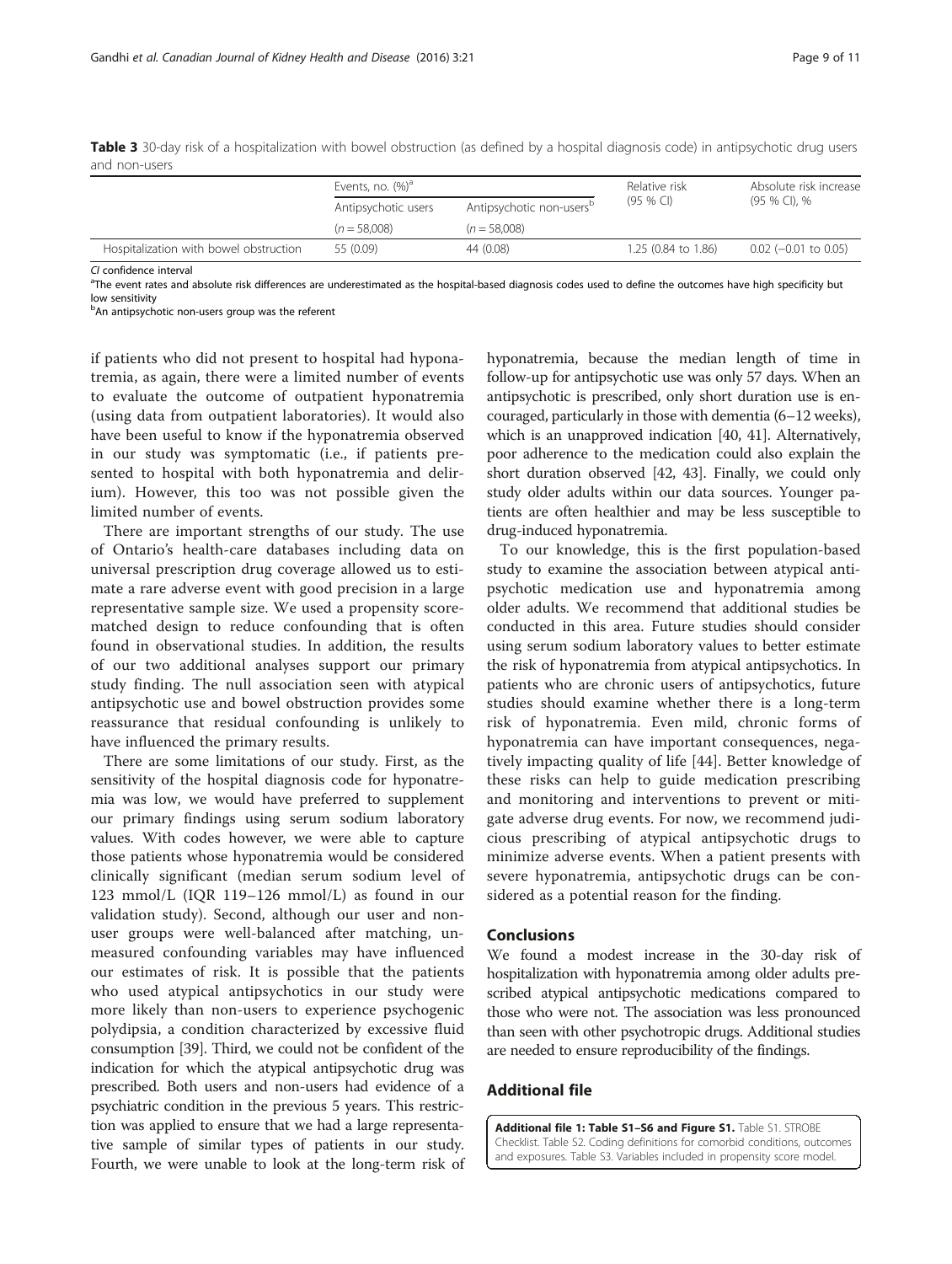<span id="page-9-0"></span>Figure S1. Cohort selection. Table S4. Full baseline characteristics of atypical antipsychotic medication users and non-users. Table S5. Baseline characteristics of matched atypical antipsychotic users and non-users at 90 days prior to the index date. Table S6. Risk factors for hospitalization with hyponatremia in antipsychotic medication users and non-users. (DOCX 87 kb)

#### Competing interests

The authors declare that they have no competing interests.

#### Authors' contributions

SG participated in the study conception, design, coordination, statistical anlysis, data interpretation, and drafting of the manuscript. EM participated in the statistical analysis, and critical revision of the manuscript. JPR participated in the study design and critical revision of the manuscript. MMM participated in the study design, data interpretation, and critical revision of the manuscript. DGH participated in the study design, data interpretation, and critical revision of the manuscript. MAW participated in the study design and critical revision of the manuscript. AXG participated in the study conception, design, data interpretation, and drafting of the manuscript. All authors read and approved the final manuscript.

#### Acknowledgements

We thank Brogan Inc, Ottawa, for the use of its drug product and the therapeutic class database. We thank Gamma Dynacare for their use of the outpatient laboratory database and the team at London Health Sciences Centre, St Joseph's Health Care, and the Thames Valley Hospitals for providing access to the Cerner laboratory database. We thank Drs. Salimah Shariff and Stephanie Dixon and from the ICES Western in London, Canada, for the administrative support and analytic advice. We thank Dr. Michael Beyea for his contributions in putting together the research grant. This project was conducted at the Institute for Clinical Evaluative Sciences (ICES) Western Site. ICES is funded by an annual grant from the Ontario Ministry of Health and Long-Term Care. ICES Western is funded by an operating grant from the Academic Medical Organization of Southwestern Ontario. Parts of the material in the current report are based on data and information compiled and provided by the Canadian Institute of Health Information (CIHI).

#### Funding/support

This project was funded by the Canadian Institutes of Health Research. Dr. Amit Garg was supported by the Dr. Adam Linton Chair in Kidney Health Analytics. Research personnel who worked on this project were supported by the Lilibeth Caberto Kidney Clinical Research Unit. The opinions, results, and conclusions reported in this paper are those of the authors and are independent of the funding sources.

#### Author details

<sup>1</sup>Department of Epidemiology and Biostatistics, Western University, London, Ontario, Canada. <sup>2</sup> Division of Nephrology, Department of Medicine, Western University, London, Ontario, Canada. <sup>3</sup>Institute for Clinical Evaluative Sciences, Toronto, Ontario, Canada. <sup>4</sup>Department of Psychiatry, Western University, London, Ontario, Canada. <sup>5</sup>Keenan Research Centre in the Li Ka Shing Knowledge Institute of St Michael's Hospital, Toronto, Ontario, Canada. <sup>6</sup> Division of Clinical Pharmacology, Department of Medicine, Western University, London, Ontario, Canada. <sup>7</sup>Institute for Clinical Evaluative Sciences, Room ELL-101, Westminster, London Health Sciences Centre, 800 Commissioners Road East, London, Ontario N6A 4G5, Canada.

#### Received: 3 January 2016 Accepted: 24 March 2016 Published online: 11 April 2016

#### References

- 1. Upadhyay A, Jaber BL, Madias NE. Epidemiology of hyponatremia. Semin Nephrol. 2009;29:227–38.
- 2. Kugler JP, Hustead T. Hyponatremia and hypernatremia in the elderly. Am Fam Physician. 2000;61:3623–30.
- 3. Palmer BF, Gates JR, Lader M. Causes and management of hyponatremia. Ann Pharmacother. 2003;37:1694–702.
- 4. Hoorn EJ, Zietse R. Hyponatremia and mortality: moving beyond associations. Am J Kidney Dis. 2013;62:139–49.
- 5. Gankam Kengne F, Andres C, Sattar L, Melot C, Decaux G. Mild hyponatremia and risk of fracture in the ambulatory elderly. Q J Med. 2008;101:583–8.
- 6. Gross P. Treatment of hyponatremia. Intern Med. 2008;47:885–91.
- 7. Rapoport M, Mamdani M, Shulman KI, Herrmann N, Rochon PA. Antipsychotic use in the elderly: shifting trends and increasing costs. Int J Geriatr Psychiatry. 2005;20:749–53.
- 8. Summary Safety Review Atypical Antipsychotics Liver failure. Health Canada. 2015. [http://www.hc-sc.gc.ca/dhp-mps/medeff/reviews-examens/](http://www.hc-sc.gc.ca/dhp-mps/medeff/reviews-examens/antipsycho-eng.php#fnb1) [antipsycho-eng.php#fnb1.](http://www.hc-sc.gc.ca/dhp-mps/medeff/reviews-examens/antipsycho-eng.php#fnb1) Accessed 26 Sept 2015.
- 9. Whitten JR, Ruehter VL. Risperidone and hyponatremia: a case report. Ann Clin Psychiatry. 1997;9:181–3.
- 10. Atalay A, Turhan N, Aki OE. A challenging case of syndrome of inappropriate secretion of antidiuretic hormone in an elderly patient secondary to quetiapine. South Med J. 2007;100:832–3.
- 11. Kahn D, Leung M, Kerri K, Quanbeck C, Su A. Two patients with recurring syndrome of inappropriate secretion of antidiuretic hormone on multiple atypical antipsychotics. J Clin Psychopharmacol. 2009;29:182–99.
- 12. Collins A, Anderson J. SIADH induced by two atypical antipsychotics. Int J Geriatr Psychiatry. 2000;15:282–5.
- 13. Meulendijks D, Mannesse CK, Jansen PA, Van Marum RJ, Egberts TCG. Antipsychotic-induced hyponatraemia: a systematic review of the published evidence. Drug Saf. 2010;33:101–14.
- 14. Dudeja SJ, McCormick M, Dudeja RK. Olanzapine induced hyponatraemia. Ulster Med J. 2010;79:104–5.
- 15. Bhuvaneswar CG, Baldessarini RJ, Harsh VL, Alpert JE. Adverse endocrine and metabolic effects of psychotropic drugs. CNS Drugs. 2009;23:1003–22.
- 16. Crossley NA, Constante M, McGuire P, Power P. Efficacy of atypical v. typical antipsychotics in the treatment of early psychosis: meta-analysis. Br J Psychiatry. 2010;196:434–9.
- 17. Mannesse CK, van Puijenbroek EP, Jansen P a F, van Marum RJ, Souverein PC, Egberts TCG. Hyponatraemia as an adverse drug reaction of antipsychotic drugs. Drug Saf. 2010;33:569–78.
- 18. Van Der Heijden PGM, Van Puijenbroek EP, Van Buuren S, Van Der Hofstede JW. On the assessment of adverse drug reactions from spontaneous reporting systems: the influence of under-reporting on odds ratios. Stat Med. 2002;21:2027–44.
- 19. Population by sex and age group, by province and territory. Statistics Canada. 2014. [http://www.statcan.gc.ca/tables-tableaux/sum-som/l01/cst01/](http://www.statcan.gc.ca/tables-tableaux/sum-som/l01/cst01/demo31a-eng.htm) [demo31a-eng.htm.](http://www.statcan.gc.ca/tables-tableaux/sum-som/l01/cst01/demo31a-eng.htm) Accessed 20 Aug 2015.
- 20. von Elm E, Altman DG, Egger M, Pocock SJ, Gøtzsche PC, Vandenbroucke JP. The strengthening the reporting of observational studies in epidemiology (STROBE) statement: guidelines for reporting observational studies. J Clin Epidemiol. 2008;61:344–9.
- 21. Levy AR, O'Brien BJ, Sellors C, Grootendorst P, Willison D. Coding accuracy of administrative drug claims in the Ontario Drug Benefit database. Can J Clin Pharmacol. 2003;10:67–71.
- 22. Gandhi S, Fleet JL, Bailey DG, McArthur E, Wald R, Rehman F, Garg AX. Calcium-channel blocker-clarithromycin drug interactions and acute kidney injury. JAMA. 2013;310:2544–53.
- 23. Weir MA, Fleet JL, Vinden C, Shariff SZ, Liu K, Song H, Jain AK, Gandhi S, Clark WF, Garg AX. Hyponatremia and sodium picosulfate bowel preparations in older adults. Am J Gastroenterol. 2014;109:686–94.
- 24. Hwang YJ, Dixon SN, Reiss JP, Wald R, Parikh CR, Gandhi S, Shariff SZ, Pannu N, Nash DM, Rehman F, Garg AX. Atypical antipsychotic drugs and the risk for acute kidney injury and other adverse outcomes in older adults: a population-based cohort study. Ann Intern Med. 2014;161:242–8.
- 25. Patel AM, Shariff S, Bailey DG, Juurlink DN, Gandhi S, Mamdani M, Gomes T, Fleet J, Hwang YJ, Garg AX. Statin toxicity from macrolide antibiotic coprescription: a population-based cohort study. Ann Intern Med. 2013;158:869–76.
- 26. Weir MA, Juurlink DN, Gomes T, Mamdani M, Hackam DG, Jain AK, Garg AX. Beta-blockers, trimethoprim-sulfamethoxazole, and the risk of hyperkalemia requiring hospitalization in the elderly: a nested case-control study. Clin J Am Soc Nephrol. 2010;5:1544–51.
- 27. Austin PC. An Introduction to propensity score methods for reducing the effects of confounding in observational studies. 2011;46(3):399-424.
- 28. Gandhi S, Shariff SZ, Fleet JL, Weir MA, Jain AK, Garg AX. Validity of the International Classification of Diseases 10th revision code for hospitalisation with hyponatremia in elderly patients. BMJ Open. 2012;2:1–11.
- 29. Austin PC. Using the standardized difference to compare the prevalence of a binary variable between two groups in observational research. Commun Stat Simul Comput. 2009;38:1228–34.